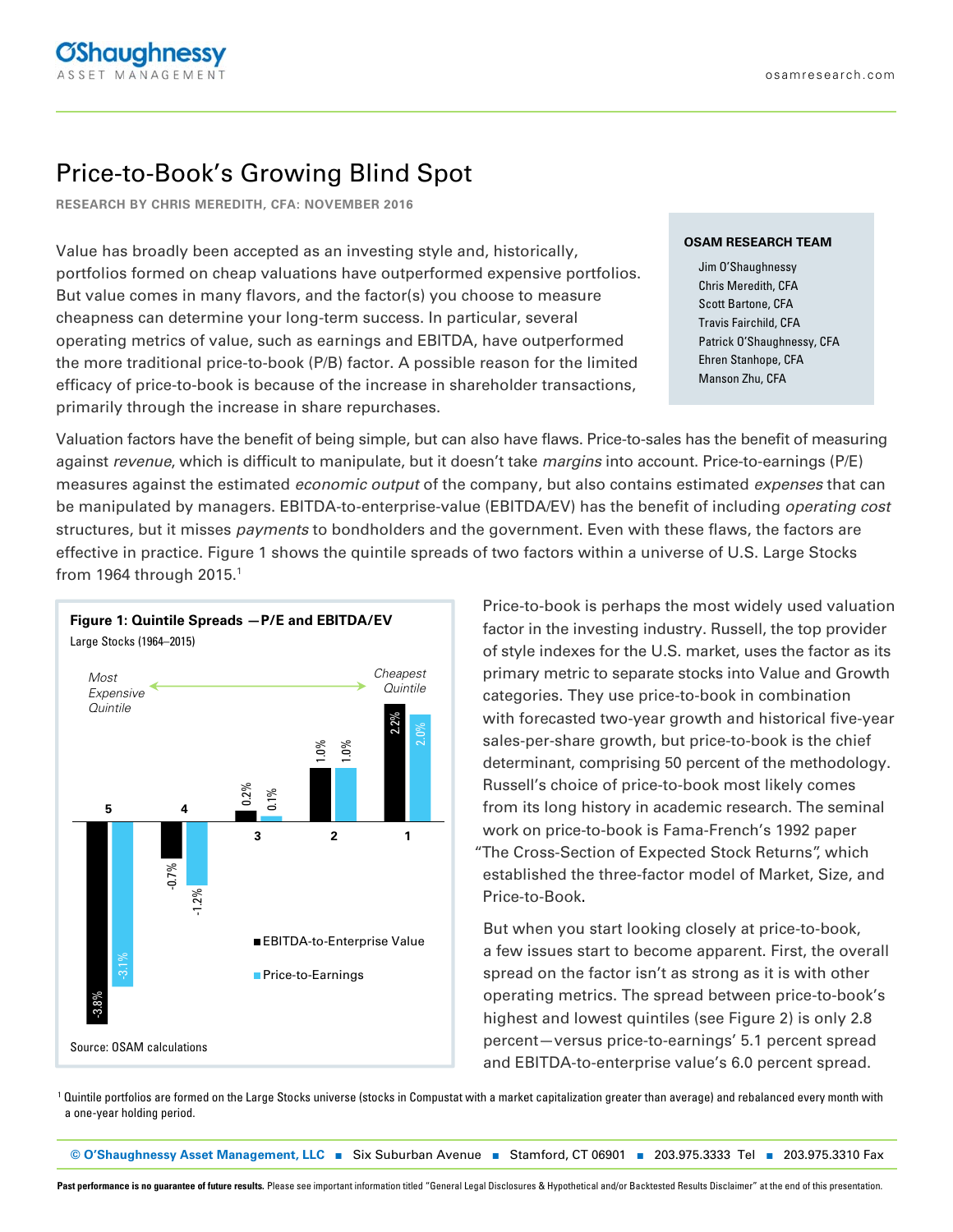

Second, when breaking down the efficacy of the factor based on market capitalization, price-to-book is least effective within the largest cap stocks. Table 1 shows the same quintile spreads of price-to-book in the U.S. Large Stocks universe, but separates out the smallest and largest third based on market cap. Price-to-book degrades in efficacy as the market cap gets larger—the quintile spread within the largest third of stocks is only 1.2 percent. This is especially noteworthy because Russell market cap-weights their benchmark and about two-thirds of it is in that Largest Third (with the lowest price-to-book spread of the three Large Stocks groups).

| 0.6%<br>.6%<br>π<br>Source: OSAM calculations                                       |                                |          |          |         | 1.2 percent. This is especially noteworthy because | Russell market cap-weights their benchmark and about<br>two-thirds of it is in that Largest Third (with the lowest<br>price-to-book spread of the three Large Stocks groups). |
|-------------------------------------------------------------------------------------|--------------------------------|----------|----------|---------|----------------------------------------------------|-------------------------------------------------------------------------------------------------------------------------------------------------------------------------------|
| Table 1: Excess Return of Price-to-Book in U.S. Large Stocks by Market Cap Grouping |                                |          |          |         |                                                    |                                                                                                                                                                               |
|                                                                                     | Most Expensive $\triangleleft$ |          |          |         | Cheapest                                           |                                                                                                                                                                               |
| Market Cap:                                                                         | 5                              | 4        | 3        | 2       |                                                    | <b>Spread</b>                                                                                                                                                                 |
| Largest Third                                                                       | $-1.5%$                        | $-0.9\%$ | $-0.8\%$ | $0.6\%$ | $-0.3\%$                                           | 1.2%                                                                                                                                                                          |
| Middle Third                                                                        | $-2.3\%$                       | $-1.1\%$ | $0.0\%$  | $0.4\%$ | $0.9\%$                                            | $3.1\%$                                                                                                                                                                       |
| <b>Smallest Third</b>                                                               | $-0.9\%$                       | $-0.3\%$ | 0.7%     | $-0.5%$ | $2.0\%$                                            | 2.9%                                                                                                                                                                          |
| Source: OSAM calculations                                                           |                                |          |          |         |                                                    |                                                                                                                                                                               |

Last, the efficacy of price-to-book has been waning, especially since the turn of the century. Figure 3 shows the rolling 20-year quintile spread (the difference between the portfolio of the cheapest 20 percent and the portfolio of most expensive 20 percent). Comparing price-to-book against EBITDA-to-enterprise value and price-to-earnings, it shows how all three metrics behaved very similarly before 2000. They had generated consistent outperformance until being inverted in the dot-com bubble of the late 1990s, when the most expensive stocks outperformed. But coming out of the dot-com bubble, price-to-book has started behaving differently than other valuation factors, degrading to the point where for the past 20 years it has had almost no discernible benefit on stock selection.



Past performance is no guarantee of future results. Please see important information titled "General Legal Disclosures & Hypothetical and/or Backtested Results Disclaimer" at the end of this presentation. 2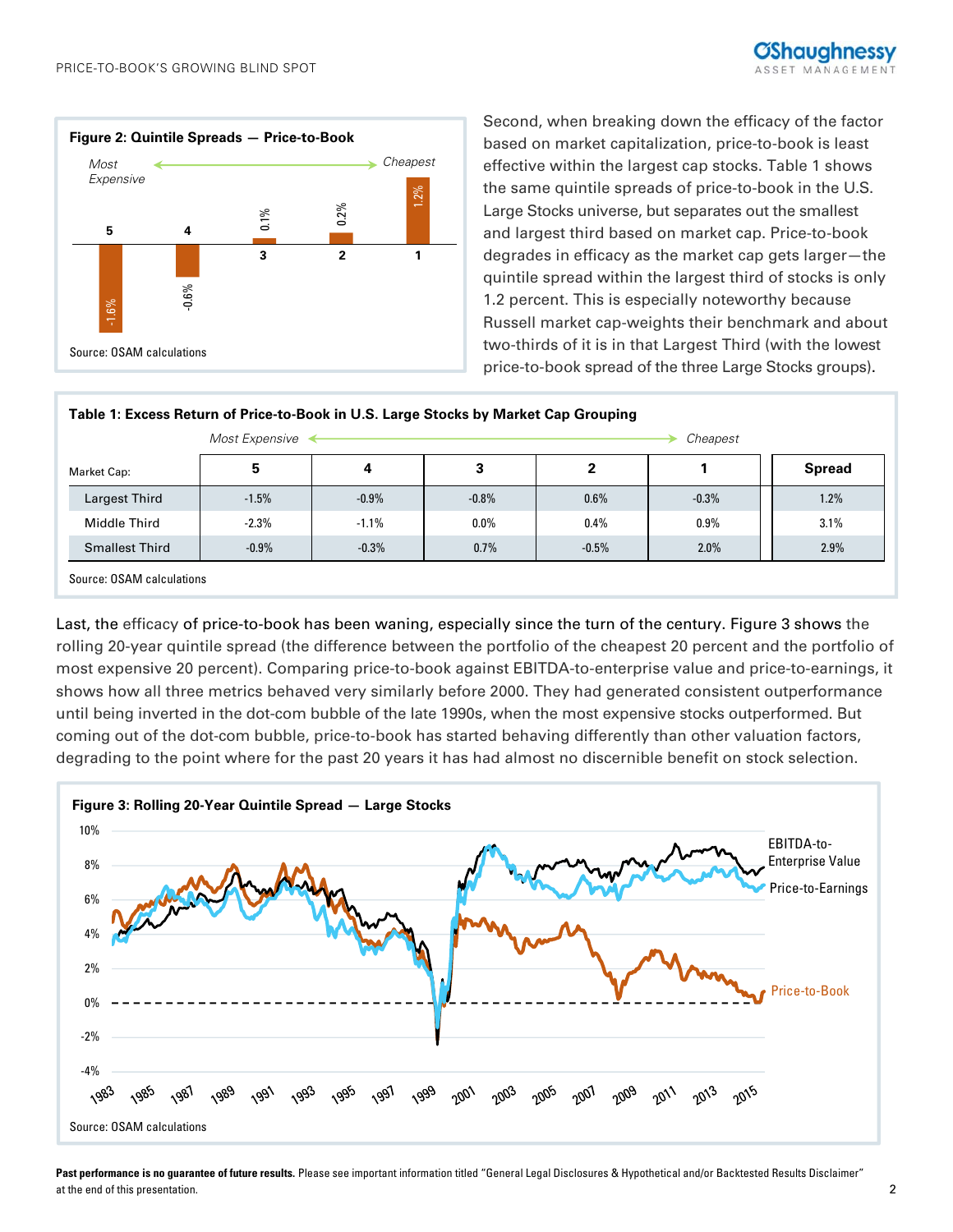On the surface, using book value in relation to price makes intuitive sense. The book value of equity is the total amount of common equity shareholders would receive in liquidation (the difference between the accounting value of the total assets and the total liabilities and preferred equity). The price-to-book factor is meant to be a quick measure for seeing how cheaply the company could be acquired. The factor will move around based on changes in either the market value or book value of equity. But the factor comes with assumptions. "Clean surplus accounting" is based on the assumption that equity only increases (or decreases) from the earnings (or losses) in excess of dividends. In practice, there is another influence on equity: transactions with shareholders.

When a company repurchases shares, the market effect is straightforward. The number of shares outstanding are reduced while the price remains the same, so the market capitalization goes down. When taking the share buybacks into account for financial reporting, the repurchase of shares does not create an asset as if the company had repurchased equity in another company. Instead, the equity value is decreased by the amount spent in purchasing the shares.

As a hypothetical example, take a company with a \$200 million market cap, \$100 million in book value of equity, and \$10 million in earnings. The company has a price-to-earnings ratio of 20, and a price-to-book ratio of 2.

$$
\frac{P}{E} = \frac{200}{10} = 20
$$
 
$$
\frac{P}{B} = \frac{200}{100} = 2
$$

If that company becomes an aggressive Repurchaser and decides to acquire \$50 million worth of its own equity, it will alter the results significantly. The earnings remain the same but the market cap goes down, adjusting the priceto-earnings down to 15. But the price-to-book ratio will be reduced on both the top and bottom and it will actually increase to three.

$$
\frac{P}{E} = \frac{200 - 50}{10} = \frac{150}{10} = 15
$$
\n
$$
\frac{P}{B} = \frac{200 - 50}{100 - 50} = \frac{150}{50} = 3
$$

As a practical example, Viacom has been aggressively repurchasing its own shares after separating from CBS in 2006, spending almost \$20 billion over the past ten years. In 2015 alone, it repurchased about \$1.4 billion in shares. So even though the company has been seeing retained earnings of about \$1.5 billion per year, its common equity has reduced from \$8 billion to \$4 billion over that same time frame.<sup>2</sup>



<sup>2</sup> Compustat used as source for the Viacom data.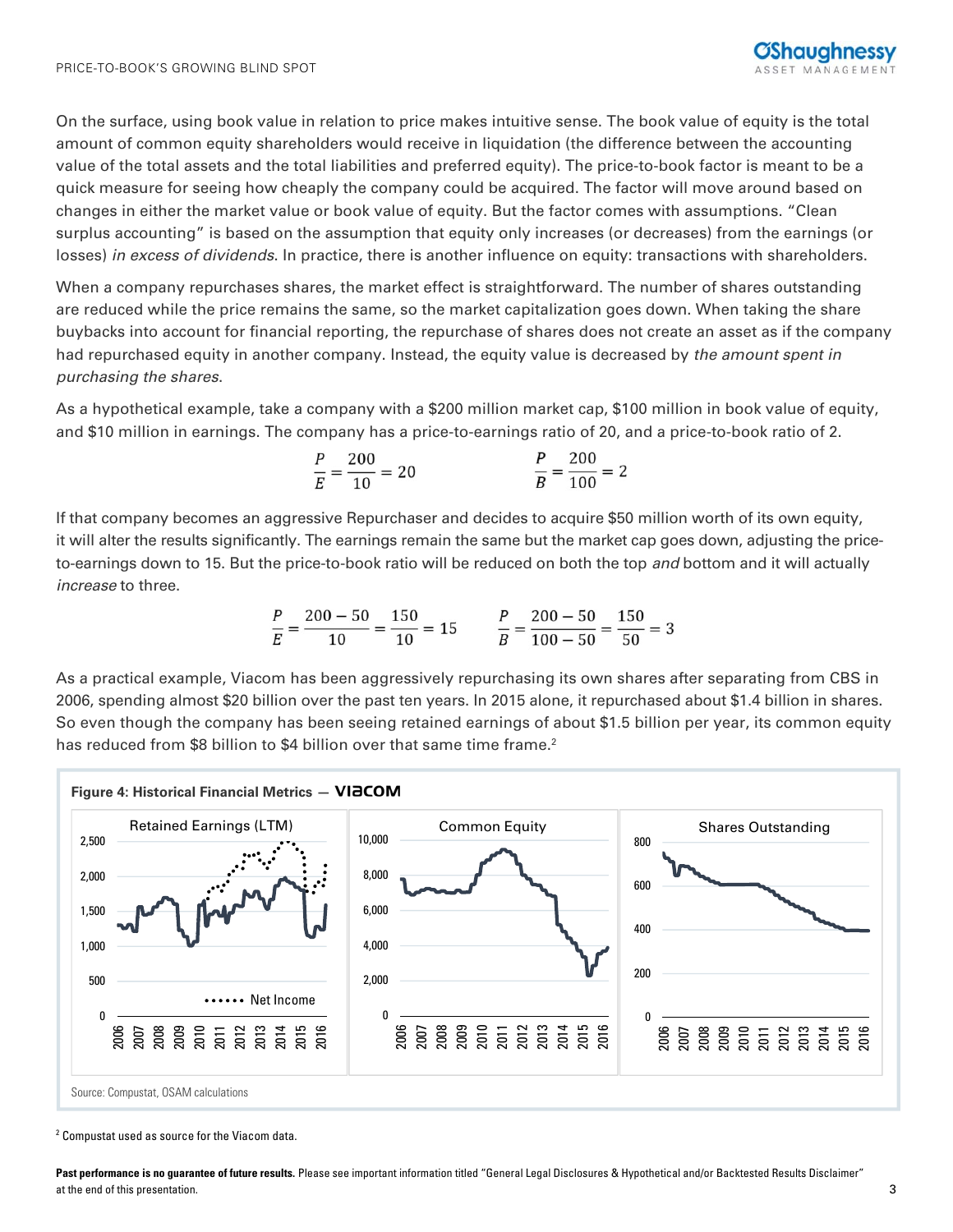



A company issuing shares will have the reverse effect. The company will actually increase its book value, even though the earnings and cash flows are diluted across more investors. Any transaction for a company, through the issuance or reduction of equity, flows through the book value of the equity.

Table 2 compares median valuation factors for companies with a market capitalization greater than average. Two groups are compared with the median large stock: those companies that have repurchased the most shares over the past five years (Repurchasers) and those that have issued the most shares (Diluters). The top 25 Repurchasers have better operating valuation metrics (e.g., sales, earnings, EBITDA, free cash flow) than the median, and the top 25 Diluters have worse results—with the standout exception of price-to-book. Repurchasers have an average price-to-book of 4.5, almost 20-percent higher than the median 3.8, while Diluters look cheap with a price-to-book of only 2.7—an apparent discount of almost 30 percent.3

**Top 25 Repurchasers U.S. Stocks Larger than Average Top 25 Diluters Price-to-Sales 1.4 2.3 5.2**  $Percentile *$  30 50  $\overline{30}$  30 **Price-to-Earnings** 16.8 22.5 286.3 Percentile\* 29 50 88 **EBITDA-to-Enterprise Value (%) 8.8 8.3 6.4** Percentile\*  $36$  50 75 **Free Cash Flow-to-Enterprise Value (%)** 4.0 2.8 2.0 Percentile\*  $32$  50 64 **Return on Equity** (%) **26.9 15.7 6.2** Percentile\*  $37$   $50$   $84$ **Price-to-Book 1 4.5 3.8 2.7** Percentile\*  $58$   $50$   $34$  $\overline{a}$ Percentage of Names in R1000V 44.0% 57.8% 56.0% Source: Compustat, OSAM calculations \* The lower the number, the better the score.

#### 3 Compustat source used for R1000V constituents (as of 5/31/16).

Past performance is no guarantee of future results. Please see important information titled "General Legal Disclosures & Hypothetical and/or Backtested Results Disclaimer" at the end of this presentation. 4

## **Table 2: Valuation Factors for Large Stocks by Share Activity**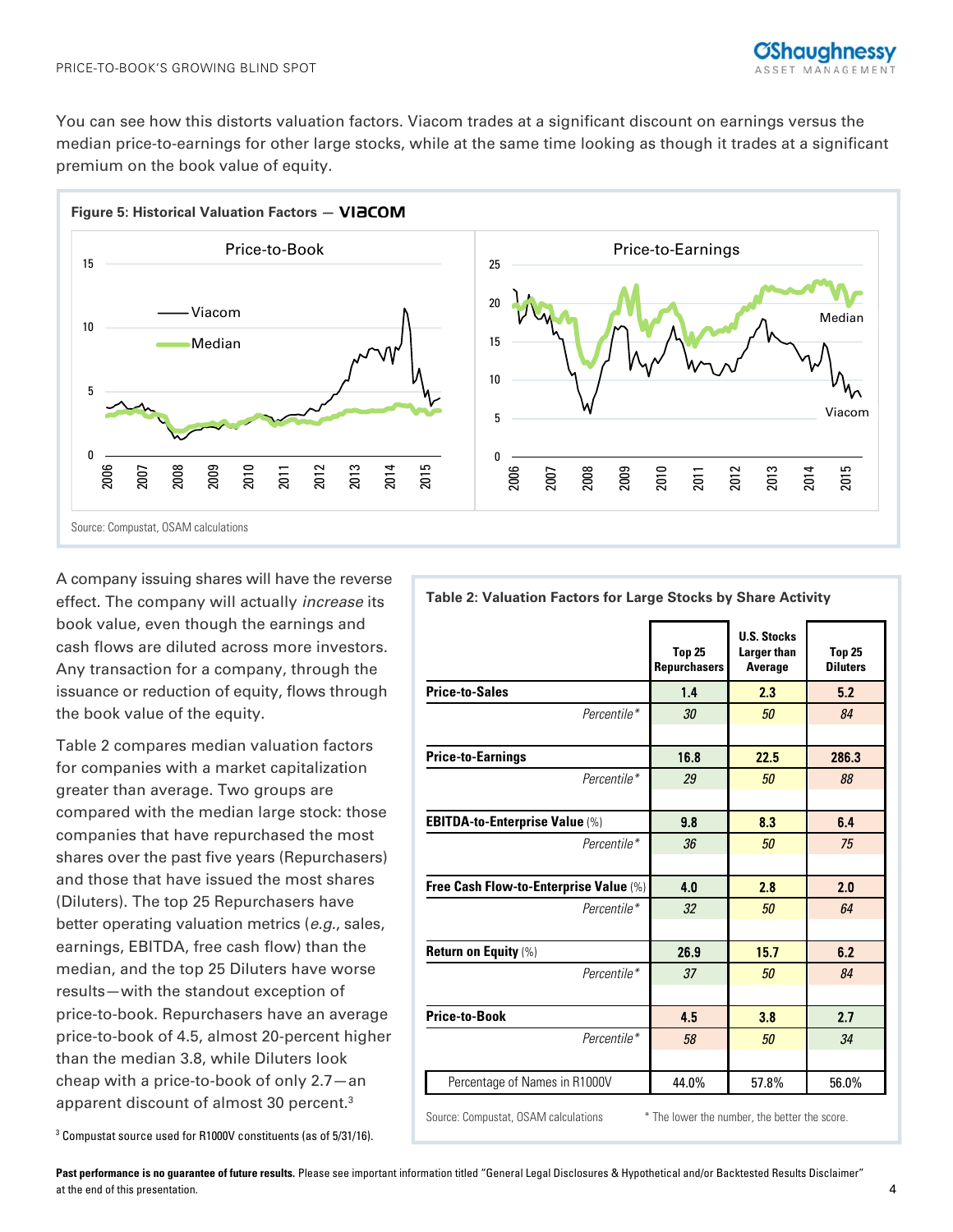This distortion suggests that using price-to-book could lead to misclassifications of stocks as a Value investment. Stocks that are cheap on operating metrics like sales, EBITDA, or earnings could end up classified as Growth. Conversely, that universe could include a company that has issued a lot of stock and has inflated its book value of equity. This is something to keep in mind, as a number of quantitative managers start with the benchmark as their universe. Starting with the Russell 1000® Value could bias you towards a number of companies that look cheap on price-to-book but are not cheap on other important valuation metrics.

Over the past fifty years, there has been a gradual increase in the amount of company equity transactions. In particular, larger companies have been increasing their share repurchase activity. In classifying companies based on a trailing five-year change in shares outstanding, we can see which companies have consolidated shares by more than five percent, issued shares more than five percent, or have been relatively inactive. In 1982, the U.S. loosened regulation around a company's restrictions for repurchasing shares and there has been a significant increase in activity. This has led to a change in the overall market, where the percentage of companies inactive has been reduced—from almost 60 percent in the 1960s down to around 28 percent—with the activity mainly being driven from companies consolidating shares.<sup>4</sup>



| Year      | <b>Active</b><br><b>Repurchasers</b> | Little<br><b>Activity</b> | <b>Active</b><br><b>Issuers</b> |
|-----------|--------------------------------------|---------------------------|---------------------------------|
| 1967-1969 | 2.1%                                 | 59.6%                     | 38.3%                           |
| 1970s     | 2.6%                                 | 52.4%                     | 45.0%                           |
| 1980s     | 12.3%                                | 37.8%                     | 49.9%                           |
| 1990s     | 17.9%                                | 38.3%                     | 43.7%                           |
| 2000s     | 24.5%                                | 31.2%                     | 44.3%                           |
| 2010s     | 41.7%                                | 27.8%                     | 30.5%                           |

This begs the question: Does a moderate increase in shareholder transactions result in price-to-book gradually becoming ineffectual as a valuation factor? The first rule in analysis is not to confuse correlation with *causation*. However, the rolling 20-years when price-to-book has been less effective coincides quite well with the increase in shareholder transaction activity. Price-to-book is also the least effective in the largest cap stocks, which have the greatest volume of dollars affecting book value of equity. Perhaps the most interesting analysis is looking at the efficacy of price-to-book within those large stocks that have been relatively inactive with shareholders over a trailing five-year period versus those that have been active,

4 Large Stocks universe, with Compustat as source for share repurchases. Price-to-earnings (earnings yield) generates a spread of 5.1 percent between the highest and lowest quintile, and EBITDA-to-enterprise value generates a 6.0 percent spread.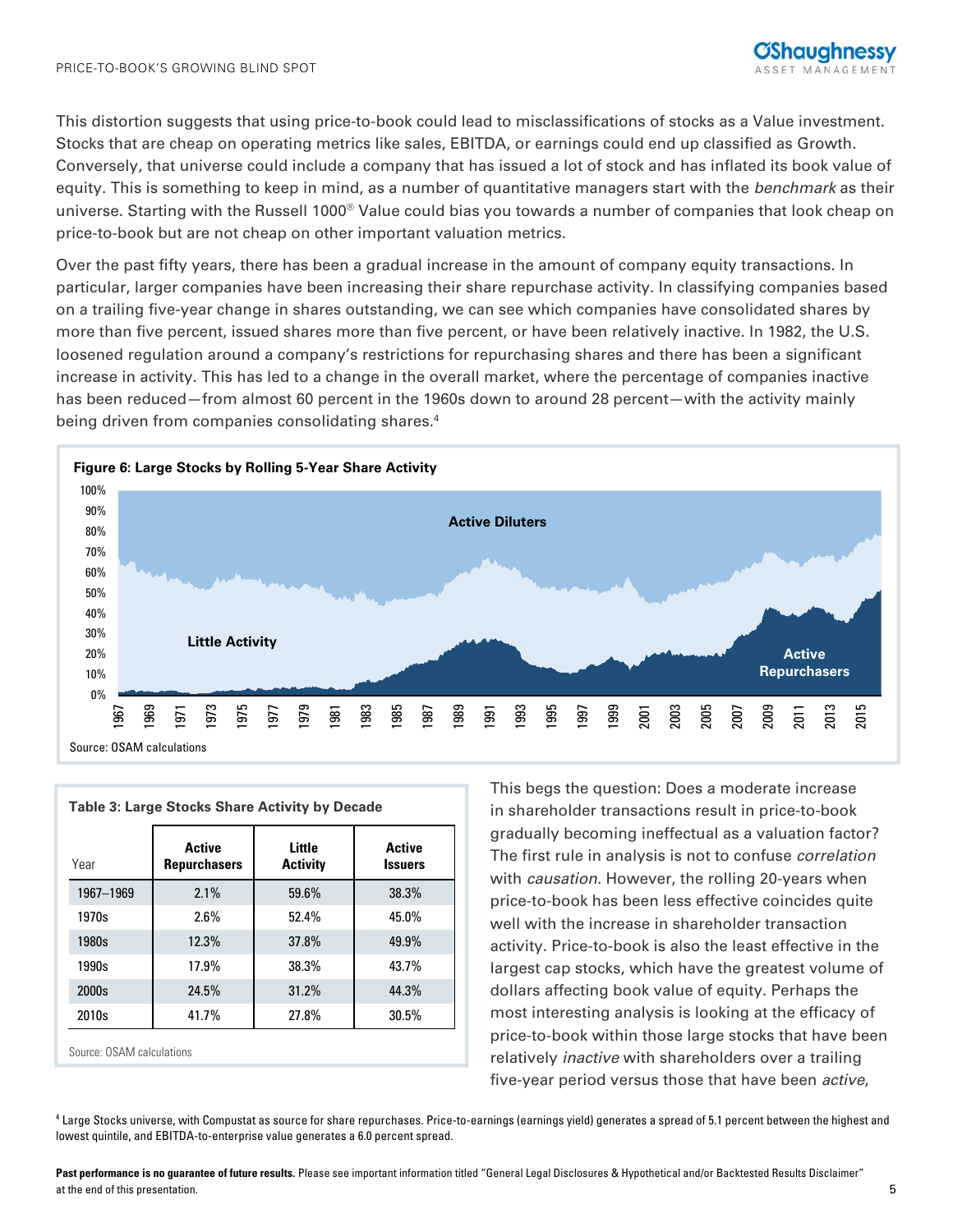either on issuance or repurchase. From the 1982 legislation change to the present, there is a different level of valuation metrics' efficacy for companies that are active or inactive with shareholders. If your investments are focused on companies with share issuance or repurchase activity, there has been no relative benefit to buying companies that look cheap on price-to-book and there's almost no difference between high and low valuations. But, when limited to companies that are relatively inactive, you can get a spread of 6.4 percent between the highest and lowest 20 percent based on the price-to-book factor. Using a different valuation metric, such as EBITDA-to-enterprise value, works well—regardless of a company's activity in issuing or repurchasing shares.

Even with the long-term degradation of returns from price-to-book, it is possible that it may revert to an effective investment factor. Price-to-book has been off to a strong start in 2016 and is outperforming other valuation factors, particularly in small cap stocks. But there are structural challenges to the factor and, before using it, investors need to be made aware of the embedded noise from repurchases that could be misleading.